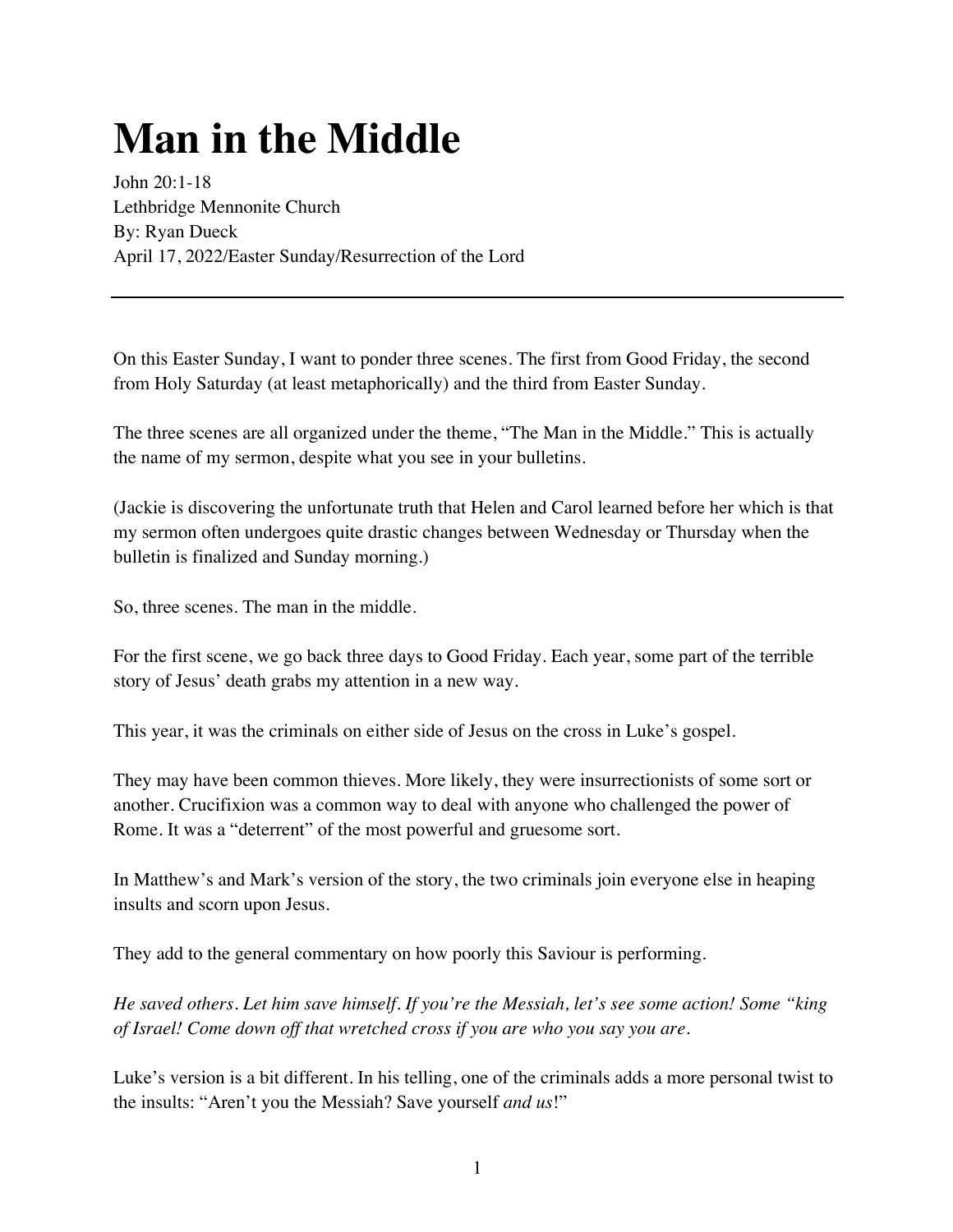The other one, however, pleads for mercy. Maybe he started with insults. Maybe as death grew ever closer his tune changed. Who knows?

But in the end, he says, *We're getting what we deserve*, he says. *This man has done nothing wrong.* 

And then he looks at Jesus and says the words that all of us probably say in different ways at some point or another in our lives, when we come to the end of ourselves, when we have failed one too many times, when our faith is flagging and our hope seems weak… *Jesus, remember me.*

As I heard these familiar words from Luke's gospel on Maundy Thursday, I thought, "These criminals could represent two common approaches to God.

One response wants a God who does our bidding. It clings to its own self-interest and selfrighteousness. It is interested only in a God that validates its own expectations and assumptions about the world and how it works, about God and how God works.

What good is a God on a cross? What good is a God who hangs there dying impotently? Why would anyone bother with someone who delivers such poor results?

*Save yourself! And us, while you're at it!*

The other looks at Jesus and sees goodness, truth, beauty, love, innocence, and—somehow hope. There is a humility and a helplessness to this response. It knows that it has done wrong and cannot appeal to its own merit. All it can say is, *Jesus, remember me.* 

Jesus hangs there in between these two oh-so-human responses, between we who demand a God on our terms and we who slowly come to realize that God on God's terms is what we actually need.

Jesus hangs there. The man in the middle.

\*\*\*

For the second scene, we move to the metaphorical Holy Saturday, the time of our lived experience.

Fr. James Martin once put it like this: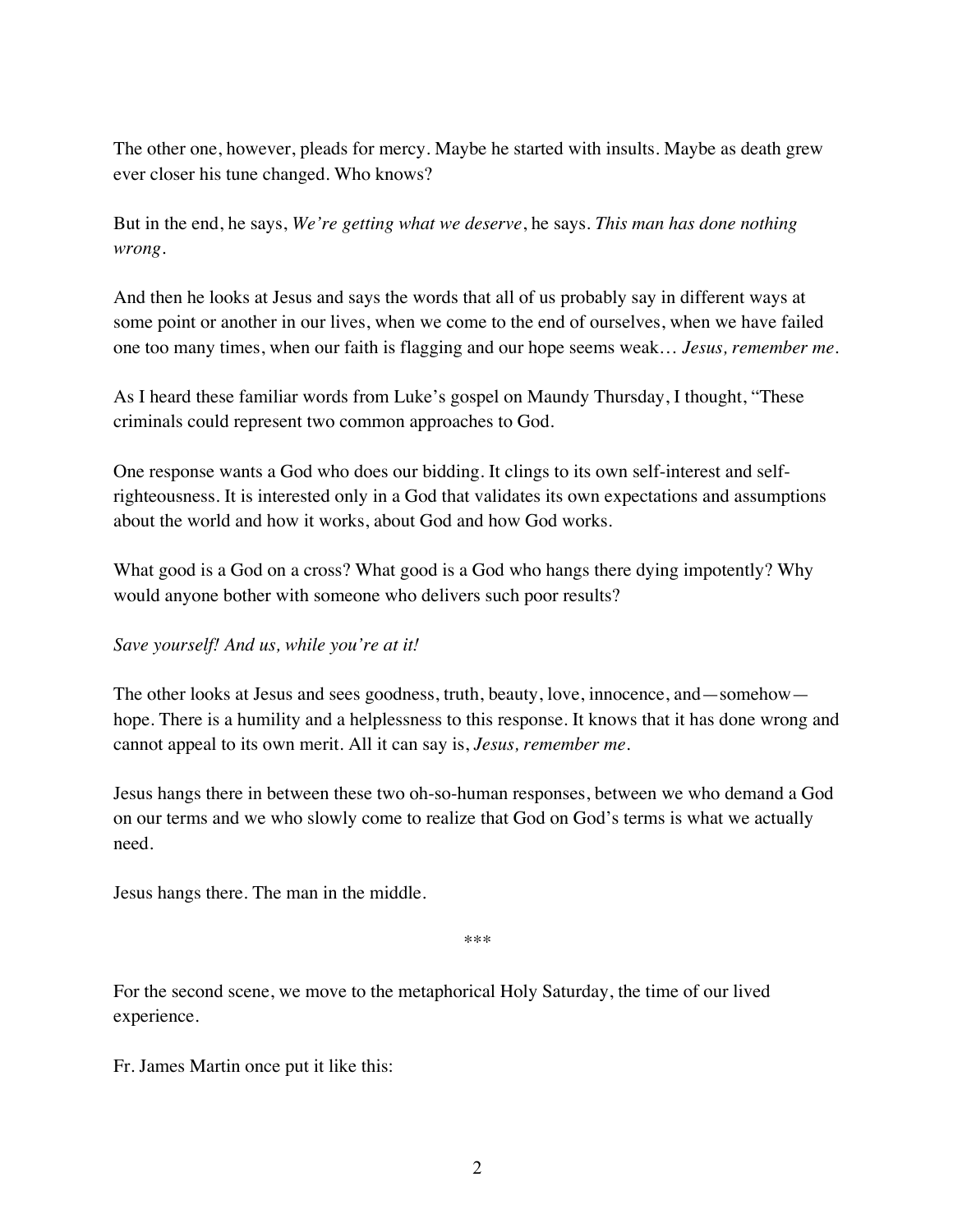Most of our lives are spent in Holy Saturday. In other words, most of our days are not filled with the unbearable pain of a Good Friday. Nor are they suffused with the unbelievable joy of an Easter. Some days are indeed times of great pain and some are of great joy, but most are…in between. Most are, in fact, times of waiting. 1

This cross is a perfect symbol of this. The cross is still a cross. It's an ugly symbol, an instrument of torture and death. But the flowers point to what God has done with and through this ugliness. The point to a promised hope still waiting for its final fulfilment.

In the second scene, I want to take you to a story from a place that knows all about waiting: the jail. This story took place a few years ago. In this story, I was the man—the *only* man—in the middle.

The jail is a pretty reliable place to find the responses on either side of Jesus on the cross represented. You find plenty of self-justification and accusation, plenty of, "Well, God, what are you gonna do for me? If you're who you say you are, let's have some action!"

You also find people who say something like, "Yeah, we're here for a reason. I've done a lot of bad things, Jesus, please remember me!"

Before the pandemic, I would go out to the jail on Monday mornings where I was part of a support group for some of the male inmates. Usually only a handful showed up.

But one morning, there were two mistakes made. The first was that the security guard called the wrong unit to the chapel. So, instead of the handful of men who usually showed up, it was nearly twenty women.

In the jail you learn to play the hand you're dealt, we widened the circle, we found a few more bibles, photocopied a few more lessons. The women had shown up and we couldn't very well turn them away.

The second mistake was made when the woman beside me was assigned to read one of the bible passages. She was probably around my age although she looked older. She had missing teeth, scars, crude tattoos.

She was supposed to read John 8:12:

I am the light of the world. Whoever follows me will never walk in darkness, but will have the light of life.

<sup>1</sup> https://www.americamagazine.org/content/all-things/we-live-holy-saturday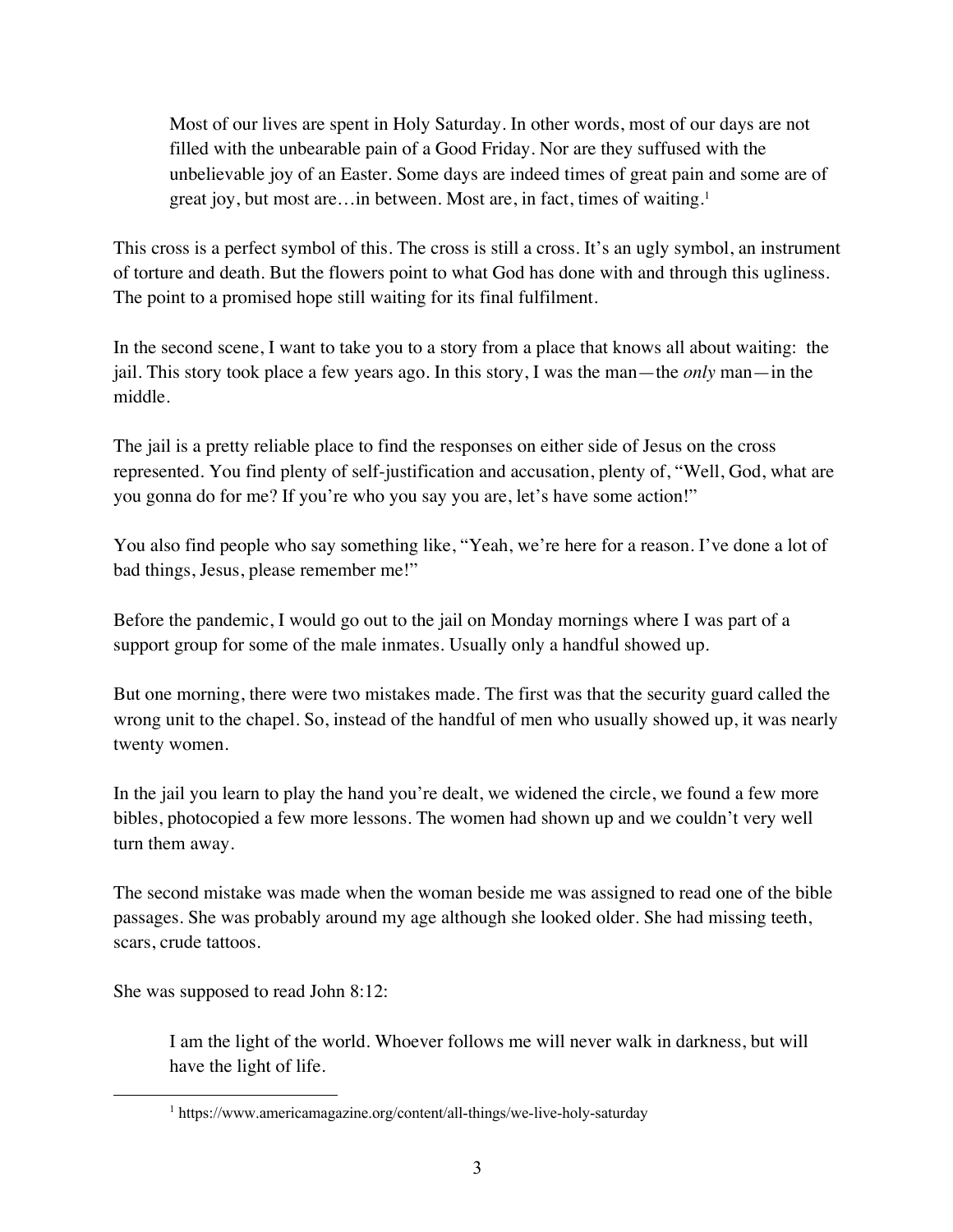Which is of course a great verse to read in at any time, however we find ourselves waiting between Good Friday and Easter Sunday.

But she made a mistake. She started two verses earlier, with the end of the story of the woman caught in adultery:

Jesus straightened up and asked her, "Woman, where are they? Has no one condemned you?"

"No one, sir," she said.

"Then neither do I condemn you," Jesus declared. "Go now and leave your life of sin."

A few women started to interrupt her as she read. "Nah, that's the wrong verse… " But she kept reading.

We looked around at each other after she was done. There were a few smiles exchanged before we moved on to read the "right" one. It felt like one of those accidents that wasn't really an accident at all.

I asked the women around the circle if they knew the story that preceded those verses. Nearly all of them did. "Yeah, it's my favourite story in the whole bible… I love that one… Me too…"

And why wouldn't it be? A woman condemned by righteous men for sins that at the very least she was only partially and almost certainly unequally implicated in.

A woman trained by life to expect the worst who gets a second chance. A woman whose dignity and worth is acknowledged both in the refusal to condemn *and* the injunction to go and sin no more.

## **A woman who encounters Jesus and a different script.**

Jesus, who would ultimately be condemned for sins that he did not commit by the same sorts of "righteous men" eager to condemn this woman, does *not* condemn her.

And in so doing, the light of the world cracks open the door of the world of darkness just a little bit more.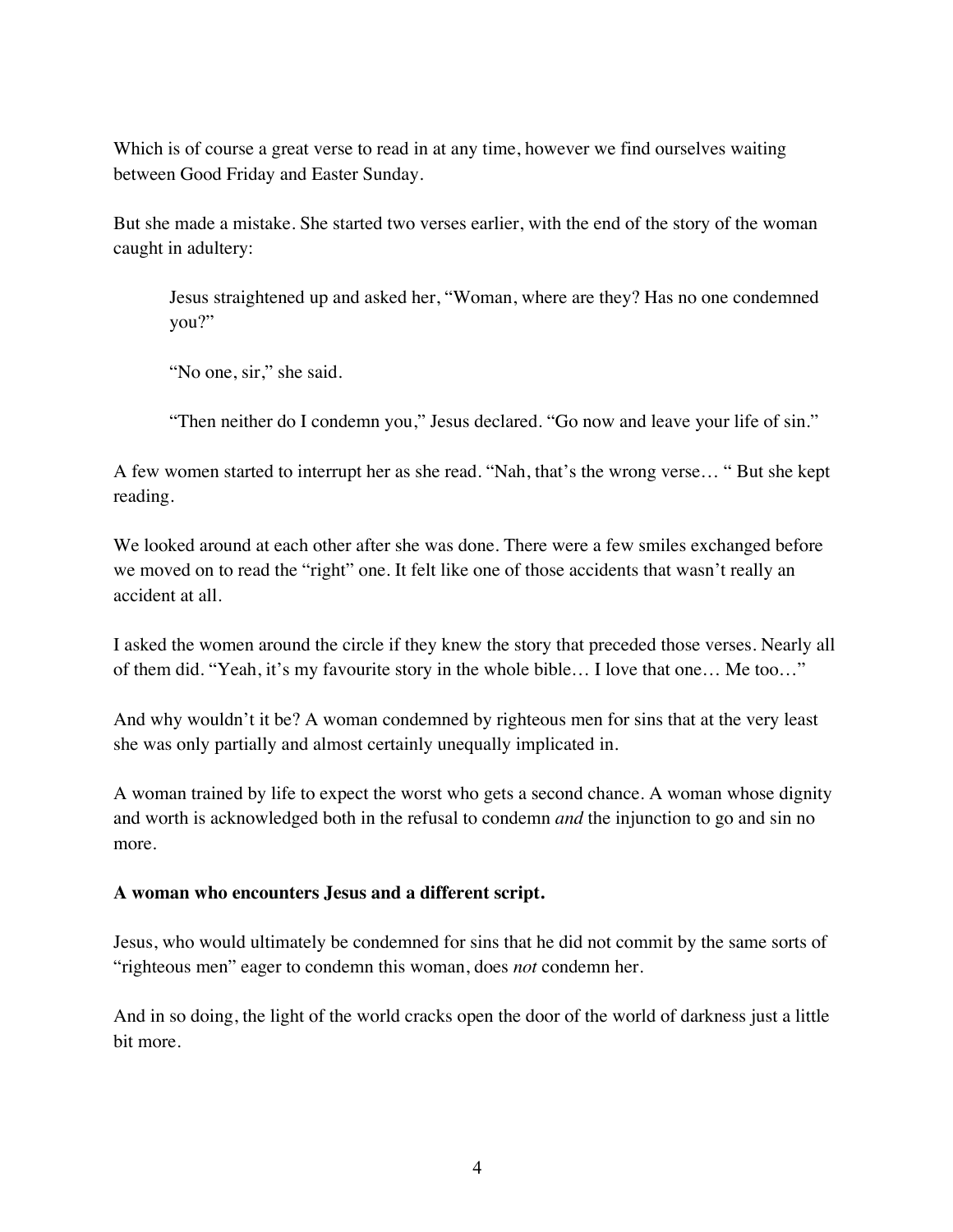There were a few sniffles. A few eyes searching out shoes. A roll of toilet paper was passed around for tear-stained faces.

I thanked God for holy "mistakes." I thanked God for changing the script when the women showed up.

\*\*\*

Third scene. Easter Sunday. Another scene where the women show up to find that Jesus has changed the script.

John 20:1:

Early on the first day of the week, while it was still dark, Mary Magdalene came to the tomb and saw that the stone had been removed from the tomb.

We should pause here to note something important. The first people to encounter the shock of a resurrection were women.

Again, the four gospel accounts differ slightly.

In John, it's "Mary Magdalene." In Luke, it's "the women." Mark is the most specific, naming "Mary Magdalene, Mary the mother of Jesus, and Salome." In Matthew, it's Mary Magdalene and "the other Mary."

But all four are unanimous. The women were first on the scene to the discovery that changed the world. This would not have been a convenient thing to note—women's testimony was not valid in the ancient world—yet all four gospel accounts insist upon it.

Jesus changes the script.

At any rate, Mary sees the stone rolled away and rushes off to tell the disciples. Peter and "the other disciple" come rushing back and peer into the tomb, needing to see for themselves that the tomb is empty, not relying on the testimony of Mary.

The disciples see the strips of linen lying neatly in the tomb. They still have no idea what is going on. And they leave.

But Mary stays. She sits, crying. She peers through her tears back into the empty tomb.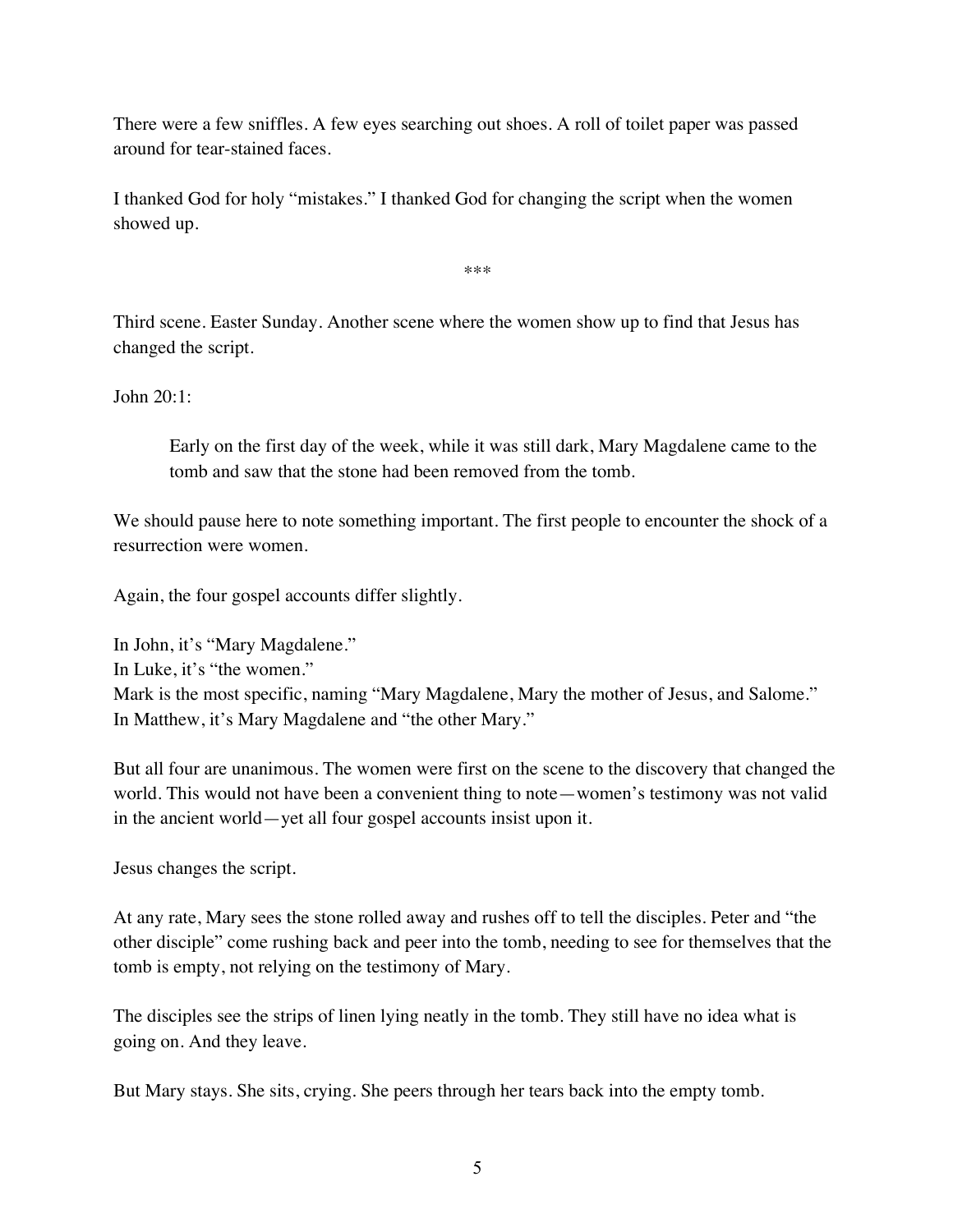And she sees two angels where Jesus' body had been, one at the head, one at the foot.

What an interesting detail to note, I thought, as I read the story this year. And what an interesting symmetry.

When Jesus dies, he has two criminals for company. Two criminals that could represent all of humanity. And three days later, there are also two companions. Two angels.

## **But here, there is no man in the middle. There is no body where a body should be.**

The innocent one who was condemned to death by "righteous" men, who prayed forgive them, they don't know what they are doing as he died, has left death behind, has changed the course of history forever.

He has become the man in the middle… of everything. Of God's story. Of history. Of our individual stories. Of reality itself.

Mary doesn't know this yet. She is in a fog, not understanding. *Where have they taken him?* 

She doesn't even recognize Jesus when he's right in front of her. She confuses him with the gardener.

The glorious truth of Easter only dawns on Mary when Jesus speaks her name. That's when the scales fall from her eyes. That's when she sees the incredible truth.

\*\*\*

And so, on this Easter Sunday, 2022, we once again joyfully proclaim the good news of the man in the middle.

The man who hung and died between two criminals, between mockery and a cry for mercy. The man who flipped the script by offering mercy where condemnation was expected. The man whom death could not keep down.

This man is the one in whom our God is most fully and truly and finally revealed.

And this man now stands in the middle of all that is. His resurrection is the epicentre at the very heart of reality forever redefining what is possible in our world and in our lives.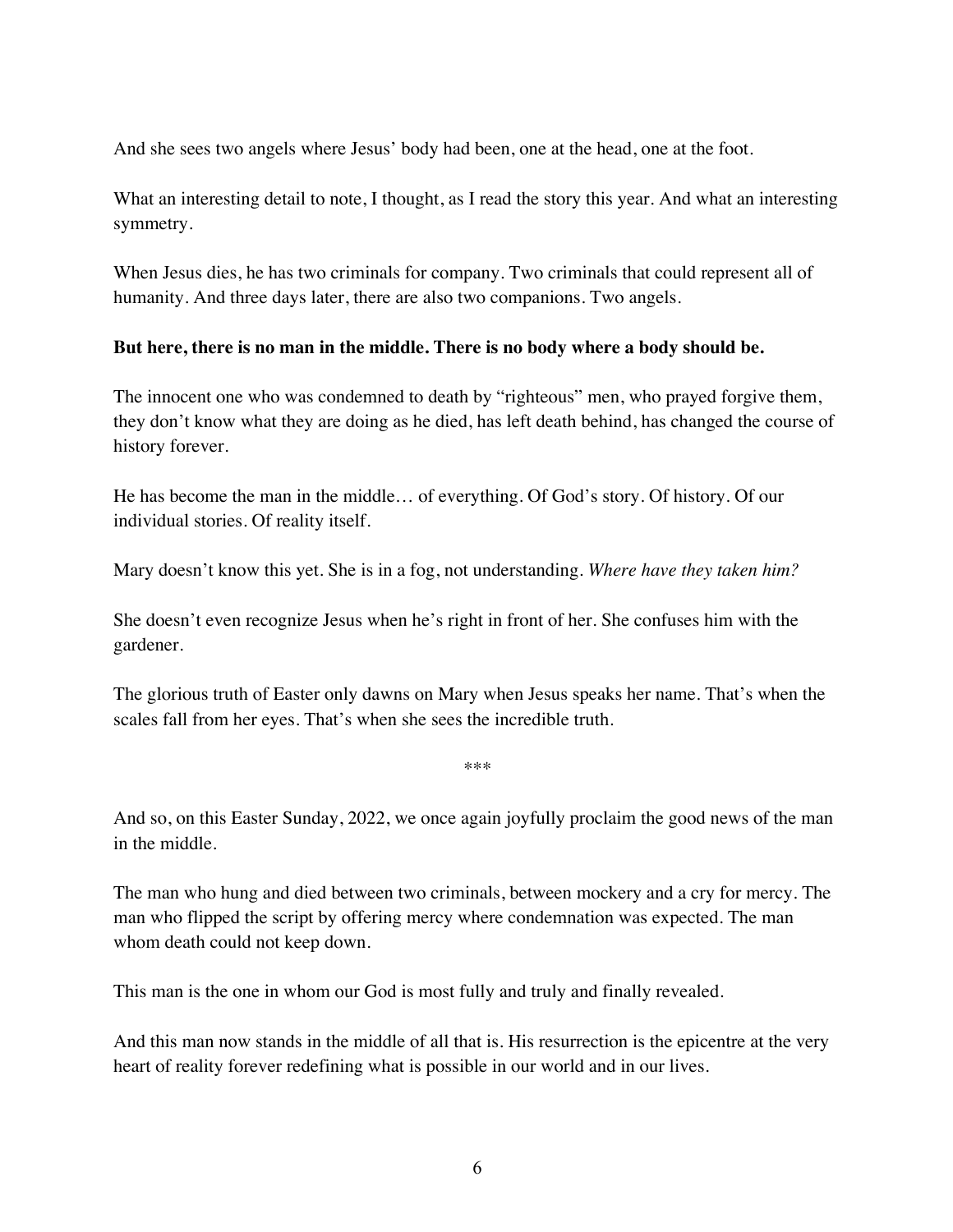The women in the jail were supposed to read John 8:12.

I am the light of the world. Whoever follows me will never walk in darkness, but will have the light of life.

They eventually got there.  $\odot$ 

The empty tomb shows us this "light of life" in action. Life is, ultimately, our destination and home. Life has primacy over death—it is more real than death, no matter how things might appear from our limited vantage points of closed horizons and small imaginations.

Life is what we were made for.

And life is—shockingly, delightfully, unimaginably!—promised by the crucified and risen Lord of life, the one the grave could not contain, the one who holds out his hand and drags all of creation along into newness and peace.

The empty tomb stands in the center of all reality. It shines like a searchlight in all directions, into past, future and present, pointing a way through darkness and death.

It shines stronger and truer than all the bad news of our newspapers and our lives, all the wars and gloomy forecasts about the future of our species and the planet, all the afflictions we and those we love endure, all the human lives that death temporarily steals away from us, all of the apparent victories of darkness that we are all too familiar with.

In all cases, both great and small, Jesus' resurrection life is the light by which we learn see and to live by the unlikeliest of futures for ourselves and for our world.

A pastoral colleague from Saskatchewan sent a text me at around 8:30 this morning as I was finishing up this sermon. The text said, "Pssst. Death loses. Happy Easter!"

Death *does* lose. It is no match for the risen Christ.

Death might *seem* to be winning at any given moment. God knows that there is pain and there is sadness and there is injustice and there is brokenness and ugliness all around us.

I have to confess that when Jackie asked for my sermon title on Tuesday, I was not in an Easter-y mood. I had just learned the terrible news of Johannes in Germany and was preparing a prayer vigil for him. Maundy Thursday and the story of Jesus' betrayal and execution was looming.